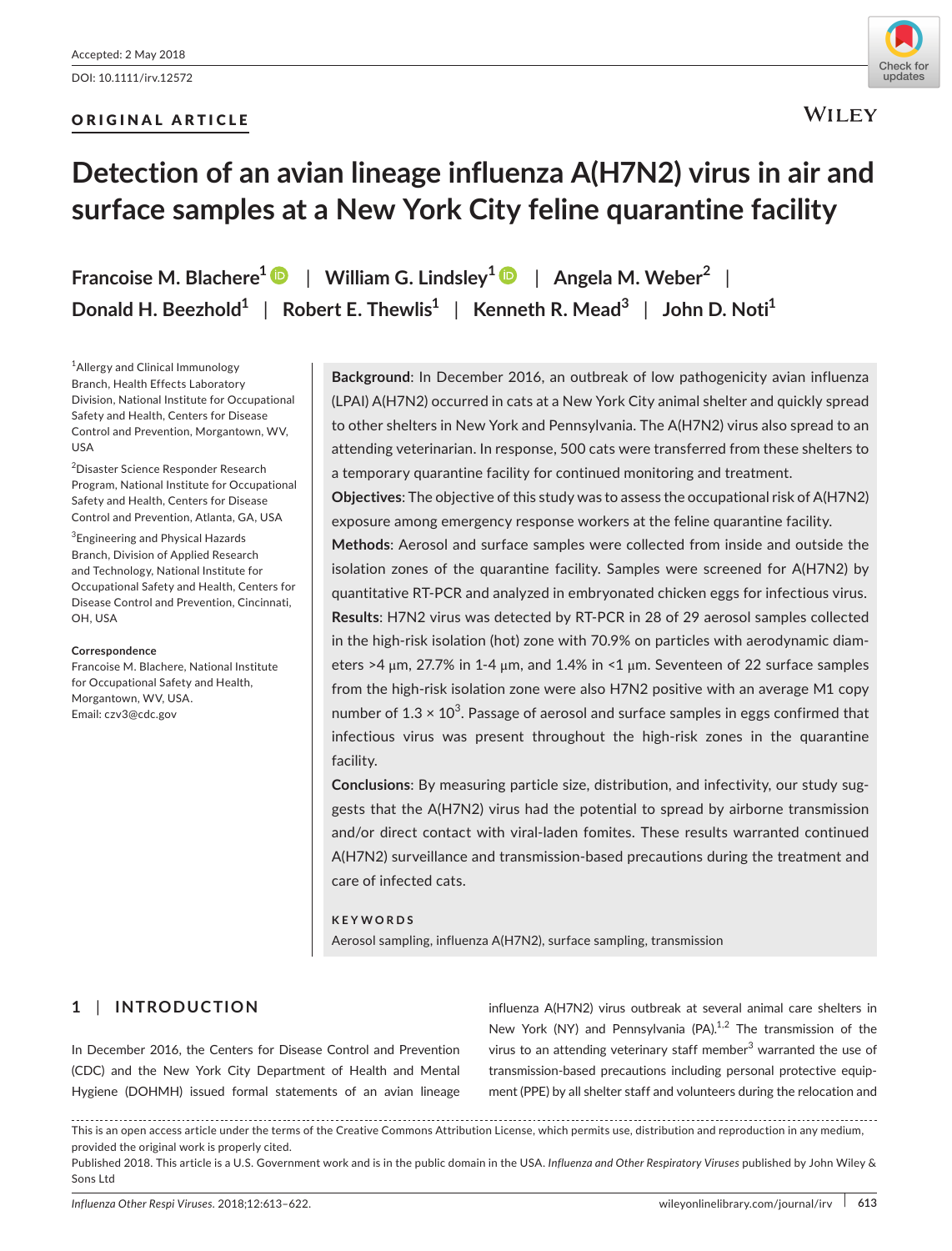care of cats at a quarantine facility operated by the American Society for the Prevention of Cruelty to Animals (ASPCA).<sup>1,2,4</sup> Genome analysis of the initial feline isolate (A/feline/New York/16-040082-1/2016)<sup>5</sup> and subsequent virological characterization of the human isolate (A/ New York/108/2016)<sup>6</sup> showed it to be phylogenetically related to the North American lineage low-pathogenic avian influenza (LPAI) A(H7N2) viruses circulating in live poultry markets during 1996-2005. Recent analysis of the human A(H7N2) isolate showed it to transmit poorly in ferrets but, unlike previously identified isolates, displayed an increased ability to replicate in human airway cells. $^7$  While it is unknown how the index cat was exposed to the A(H7N2) virus, the high rate of transmission among cats and concern about a possible zoonotic transmission mandated quarantine precautions.

In an effort to better understand transmission of the 2016 influenza A(H7N2) virus in felines and to establish the occupational

exposure risk, the National Institute for Occupational Safety and Health (NIOSH), Disaster Science Responder Research (DSRR) Program initiated a pilot study at the quarantine facility. Aerosol and surface samples were collected from various locations within the quarantine facility. Gene sequencing was used to confirm the identity of the 2016 influenza A(H7N2) virus. Sample analysis was performed using quantitative PCR (qPCR) targeting either the Matrix gene (M1) or the H7-specific hemagglutinin (HA) gene. To assess viral infectivity, aerosol and surface samples with elevated A(H7N2) M1 gene copies were subjected to serial passage in embryonated chicken eggs. Additionally, aliquots of some of these aerosol samples were first concentrated and then passaged in embryonated chicken eggs. Viral quantification was performed by qPCR and hemagglutination assay.





(B) NYC Quarantine Facility Second Floor

FIGURE 1 Floor plan of NYC quarantine facility. (A) The majority of cats were housed on the first floor, while (B) some were housed on the second floor. Cats were housed in cages (1-7 cats/cage depending on the cage size). The cages were grouped into pods (6-8 cages/pod). Cats were examined in the treatment rooms (Tx), and the sickest ones were housed individually in 15 cages, some stacked 2 high, in the critical care area. The locations of NIOSH samplers (N01-N20) are shown. NIOSH samplers were in used in pairs with 1 sampler above the other. The locations of SKC BioSamplers (K01-13) also are shown. SKC BioSamplers were used 1 at a time. Donning of personal protective equipment (PPE) was carried out in the cold zone. When exiting the hot zone, workers removed their PPE in the warm zone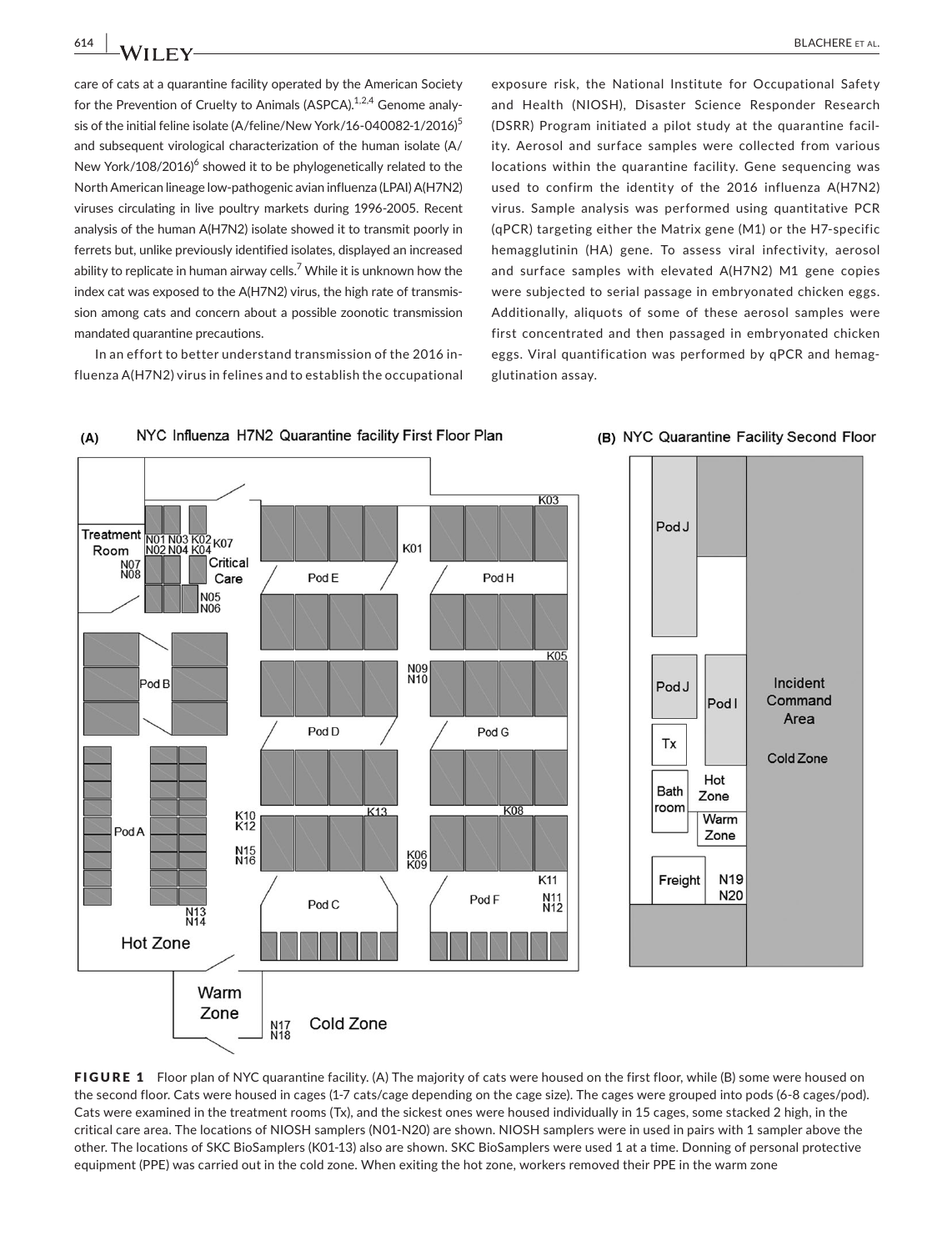#### **2** | **EXPERIMENTAL PROCEDURES**

#### **2.1** | **Quarantine facility**

Sampling was performed in a temporary feline quarantine facility in New York City (NYC), NY, USA, on January 5-6, 2017. Aerosol and surface samples were collected throughout the facility's highrisk containment area (hot zone), moderate-risk decontamination area (warm zone), and low-risk outside containment area (cold zone). A floor plan of the facility is shown in Figure 1A,B. At the time of sampling, the facility housed about 500 cats, about 386 of whom had tested positive for influenza A(H7N2). The quarantine facility was housed in a two-story warehouse and had recirculating unit air heaters. The thermostat controlled unit heaters were mounted at ceiling height and cycled on/off throughout the study period. Although the recirculating unit heaters delivered no outdoor or makeup air to the space, they generated significant discharge velocities when activated, thus adding to room air turbulence and its negative influence upon aerosol settling. Outdoor air was supplied through natural ventilation that infiltrated into the facility.

The quarantine area (hot zone) where sampling was performed had a floor area of approximately 725  $\text{m}^2$  (7800 ft<sup>2</sup>) and a ceiling height of ~3.7 m (12 feet). Cats were housed in cages, grouped into pods. Pods D, E, G, and H had eight  $1.8 \text{ m} \times 3 \text{ m} \times 1.8 \text{ m}$  $(6' \times 10' \times 6')$  tall cages with 3-5 cats in each. These cages were not stacked. Pods were arranged with 4 cages on the left and 4 on the right with a central access corridor and gated entrance. Pod B had a similar arrangement but only contained 6 cages. Pod F had four 1.8  $m \times 3$  m  $\times$  1.8 m tall cages on the left that housed 7 cats, and about 14 cages  $0.9 \text{ m} \times 1.5 \text{ m} \times 0.9 \text{ m}$  (3'  $\times$  5'  $\times$  3') tall stacked 2 high that housed single cats. Cats in pod A were single-housed in about 54 0.9 m  $\times$  1.5 m  $\times$  0.9 m tall cages in 3 rows stacked 2 high. One row was close to the wall, and the other 2 rows were backto-back. Cats were examined in the treatment rooms (Tx), and the sickest ones were housed individually in 0.9 m  $\times$  1.5 m  $\times$  0.9 m tall cages stacked 2 high in the critical care area. The critical care area had 3 rows of cages. Cages in the middle and right row were stacked 2 high for a total of 6 cages in each row with an access passageway between the right and middle row. The left row was only 1 cage high for a total of 3 cages; access was from the walkway. The overall total was 15 cages in the critical care area, although not all had cats in them. Cages with cats were marked with clipboard containing paperwork hanging from the door of each cage. The locations of NIOSH samplers (N01-N20) are shown (Figure 1A,B). NIOSH samplers were used in pairs with 1 sampler above the other. The locations of SKC BioSamplers (K01-13) also are shown (Figure 1A). SKC BioSamplers were used 1 at a time.

During sampling, the interior temperature was 18°C and the relative humidity was 25%. All workers entered and exited the hot zone through the warm zone. Before entering the hot zone, workers donned disposable coveralls, N95 respirators, hair covers, shoe covers, eye protection, and 2 pairs of gloves. After leaving the hot zone, workers removed their personal protective equipment in the warm zone.

#### **2.2** | **Aerosol sample collection**

Aerosol samples were collected using NIOSH BC 251 two-stage cyclone samplers (denoted as NXX) and SKC BioSamplers (denoted as KXX). Sampling locations are shown in Figure 1A,B.

Twenty aerosol samples (N01-08 on day 1, N09-20 on day 2) were collected using the NIOSH BC 251 sampler<sup>8</sup> at a 3.5 L/ min flow rate, except for 2 samples (N02 and N03), which were inadvertently collected at 3.8 and 3.9 L/min. The NIOSH sampler separates the particles into 3 size fractions  $(24 \mu m, 1 \text{ to})$ 4 μm, and ≤1 μm) and conforms to the American Conference of Governmental Industrial Hygienists/International Organization for Standardization criteria for respirable particle sampling.<sup>9</sup> The samplers were mounted on tripods in pairs, with the oddnumbered sampler above the even-numbered 1. The sampler inlet heights ranged from 22 to 211 cm above the floor. The sampling lasted for 4-5 hours, except for 1 sample (N15) for which the pump shut down after 59 minutes. Sixteen of the samples (N01-N16) were collected inside the first floor hot zone, while two (N17 & N18) were collected just outside the entrance to the warm zone. Two additional samples (N19 and N20) were collected just outside the entrance to the second floor warm zone. After aerosol sampling was completed, aerosol samples were suspended on-site in Lysis/Binding Solution Concentrate (ThermoFisher Scientific, Pittsburgh, PA, USA). One mL of lysis concentrate was added to the  $>4 \mu m$  and  $< 1 \mu m$  aerosol fractions stages, while 0.4 mL was added to the 1-4 μm aerosol fraction. All samples were stored on ice for 1-2 days before transport to the laboratory for analysis.

Thirteen aerosol samples (K01-03 on day 1, K04-13 on day 2) were collected using SKC BioSamplers (SKC, Eighty Four, PA, USA) at a nominal flow rate of 12.5 L/min. The particle collection efficiency for the SKC BioSampler (i.e., the percentage of particles of a given size that are collected by the sampler) is reported to be ~10% for particles with aerodynamic diameters of 0.1 μm; 50% for 0.3-μm particles; 96% for 1-μm particles; 100% for 2-μm particles; and 50% for 8-μm particles.<sup>10-12</sup> Particles larger than 10-15 μm are expected to be removed by the sampler elbow and not collected. The biosamplers contained 20 mL of viral transport media (VTM) consisting of Hank's balanced salt solution (HBSS; ThermoFisher Scientific) supplemented with 0.1% bovine serum albumin (BSA; Sigma-Aldrich, St. Louis, MO, USA), 100 units/mL penicillin G and 100 units/mL streptomycin (ThermoFisher Scientific). Sampling was halted every 15 minutes during collection, and sterile distilled water was added as needed to the collection vessel to replace water lost due to evaporation. The biosamplers were mounted individually on tripods during collection with the inlets 46-52 cm above the floor, and all samples were collected for 1 hour at locations inside the hot zone. After aerosol collection was completed, samples were placed on ice and transported to the laboratory after 1-2 days.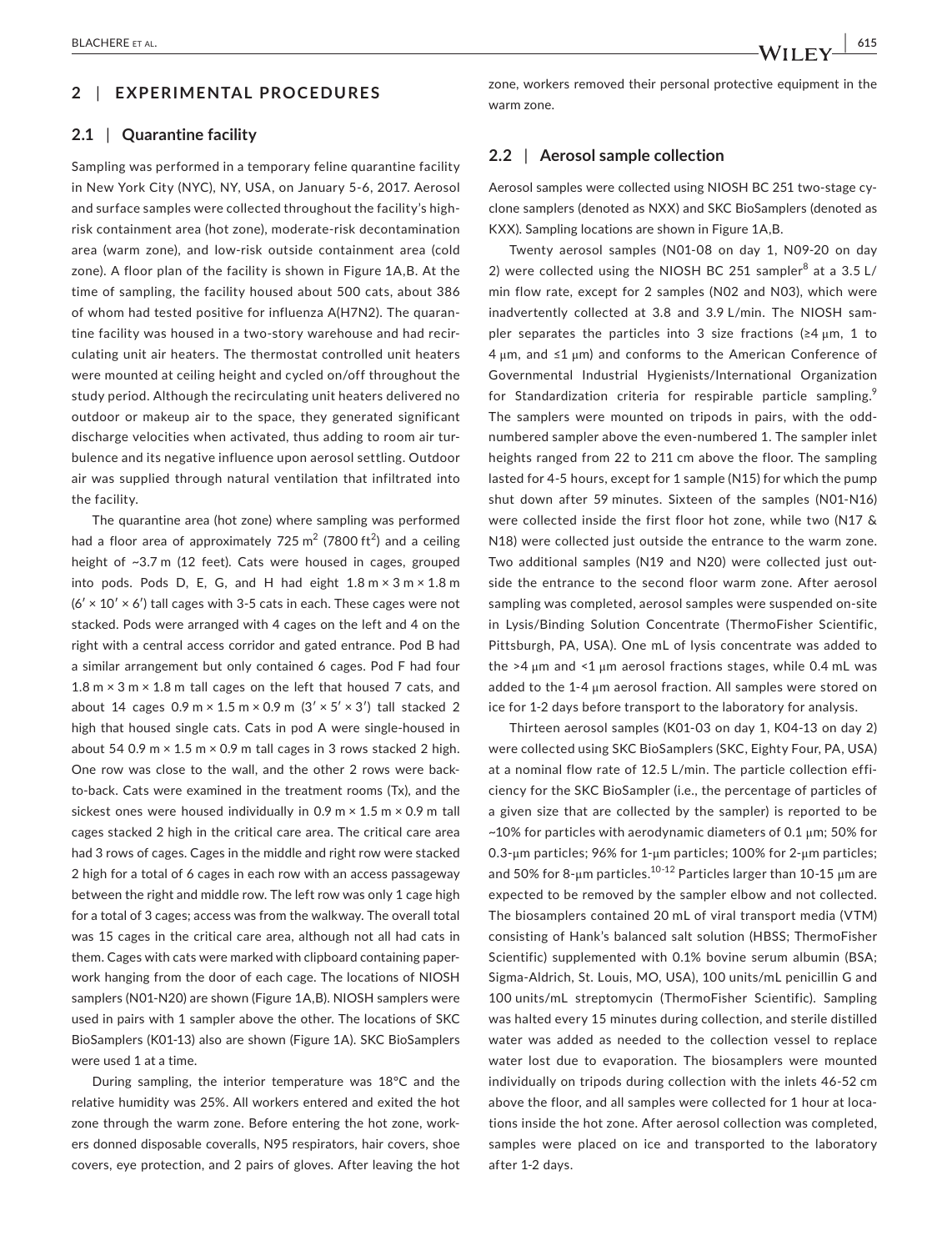#### **2.3** | **Surface sample collection**

Thirty-one surface samples were collected on day 1 of sampling using sterile nylon-flocked swabs (Copan Diagnostics, Corona, CA, USA) moistened with VTM. Surface samples are denoted as SXX. Samples were collected from areas with direct animal contact such as cages/crates, floors, and water bowls, and from common worker high-contact porous and non-porous surfaces such as door knobs, table tops, and elevator buttons. When possible, a 10 cm  $\times$  10 cm cardboard template was placed on flat surfaces and surface sampling was carried out by swiping a swab completely across the template in 3 directions (left to right, perpendicular, and diagonal). In some cases (sampling doorknobs, elevator buttons, water bowls), an area ~50-100  $\textsf{cm}^{2}$  was sampled. The sampling method had not been robustly evaluated or validated due to time constraints on obtaining samples. After collection, swabs were placed in 0.5 mL VTM and kept on ice until transport to the laboratory after 1-2 days.

#### **2.4** | **Propagation in chicken eggs**

Due to the inability of A/feline/NY/2016 to efficiently replicate in cell culture, viability was assessed using fertile White Leghorn chicken eggs (serum pathogen free) (Charles River, MA). Aerosol and surface swab samples that were found to be A(H7N2) qPCR positive with elevated M1 copy numbers were inoculated in duplicate into 10-day-old embryonated chicken eggs (incubated at 37°C, 45% humidity, MX-20, R-COM, Wichita, KS). With SKC aerosol samples, 0.2 mL of undiluted sample was inoculated into the allantoic cavity of each egg, whereas with surface samples, a 0.125 mL inoculum volume (undiluted) was used. For sequential passage in embryonated chicken eggs, 0.2 mL of sample allantoic fluid was used as the inoculum source. Following inoculation, eggs were incubated for 48 hours at 35°C, 50% humidity. Prior to harvesting the allantoic fluid, eggs were chilled overnight at 4°C to terminate embryos and restrict flow of blood into the allantoic cavity. Collection of allantoic fluid was performed according to Current Protocols in Microbiology 15G.1.6. The final volume of allantoic fluid collected for each inoculated egg sample was  $\sim$  6 mls.

#### **2.5** | **InnovaPrep concentration**

To establish the presence of infectious virus on airborne particles, selected SKC BioSampler samples were concentrated using the InnovaPrep Concentrating (IPC) Pipette. SKC aerosol sample K03 (15 mL) was drawn through a single disposable ultrafiltration concentrating pipette tip (InnovaPrep, LLC., Drexel, MO, USA) and extracted to a final volume of 0.7 mL, using the manufacturer supplied DMEM/N2O elution fluid. To increase the likelihood of detecting infectious virus, samples K01, K02, and K08 were first pooled together (Final volume ~20 mL) and similarly run through an ultrafiltration concentrating pipette tip. The final extracted sample volume was 0.6 mL. A 0.2 mL volume of each IPC sample was injected into individual 10-day-old embryonated chicken eggs. Quantitative PCR

**616 |**  BLACHERE et al.

detection of the M1 gene was used to quantify viral loads from the resultant allantoic fluid.

#### **2.6** | **Viral RNA isolation**

#### **2.6.1** | **NIOSH two-stage cyclone samples**

Viral RNA was extracted from NIOSH two-stage cyclone samplers using the MagMAX-96 Viral RNA Isolation Kit (ThermoFisher Scientific) as previously described.<sup>8</sup> Upon thawing and resuspension by vortexing 1 minute, samples were supplemented with a 1:1 volume of 2-propanol (Sigma) followed by the addition of 1 μL carrier RNA and 20 μL of prepared bead mix. Viral RNA was washed and processed according to the manufacturer's protocol. Eluted viral RNA in total (26.4 μL) was immediately transcribed to cDNA.

#### **2.6.2** | **SKC samples**

For samples collected with the SKC BioSampler, a 2 mL volume (10% of collected sample) was used for viral RNA isolation. To account for the larger sample volume, a modified MagMAX-96 Viral RNA isolation protocol was utilized. Briefly, samples were extracted using a 1:1 volume of 2-propanol (Sigma) followed by the addition of 2 μL carrier RNA and 30 μL of prepared magnetic bead mix. Based on the magnetic properties of the nucleic acid-binding beads, sample volumes were reduced while viral RNA was captured. The bead-bound viral RNA was then washed and processed according to the manufacturer's protocol. The entire volume of eluted viral RNA (26.4  $\mu$ L) was immediately transcribed to cDNA.

#### **2.6.3** | **Surface samples**

For surface samples, a 0.25 mL volume (50% of collected sample) was used for viral RNA isolation. Following the 1:1 addition of 2-propanol, samples were spiked with  $1 \mu$ L carrier RNA, 20  $\mu$ L of prepared bead mix and processed according to the MagMAX-96 Viral RNA Isolation Kit. Isolated viral RNA was eluted with 26.4 μL elution buffer and immediately transcribed to cDNA.

#### **2.6.4** | **Allantoic fluids**

Viral RNA was extracted from 1 mL of allantoic fluid derived from surface swab, SKC, and concentrated SKC samples that were passaged in embryonated chicken eggs. The MagMAX-96 Viral RNA isolation Kit protocol was modified comparably to the methods used in isolating viral RNA from SKC aerosol samples. The isolated viral RNA was immediately transcribed to cDNA.

#### **2.7** | **cDNA transcription**

Isolated viral RNA was transcribed to complimentary DNA using the High-Capacity cDNA Reverse Transcription Kit (ThermoFisher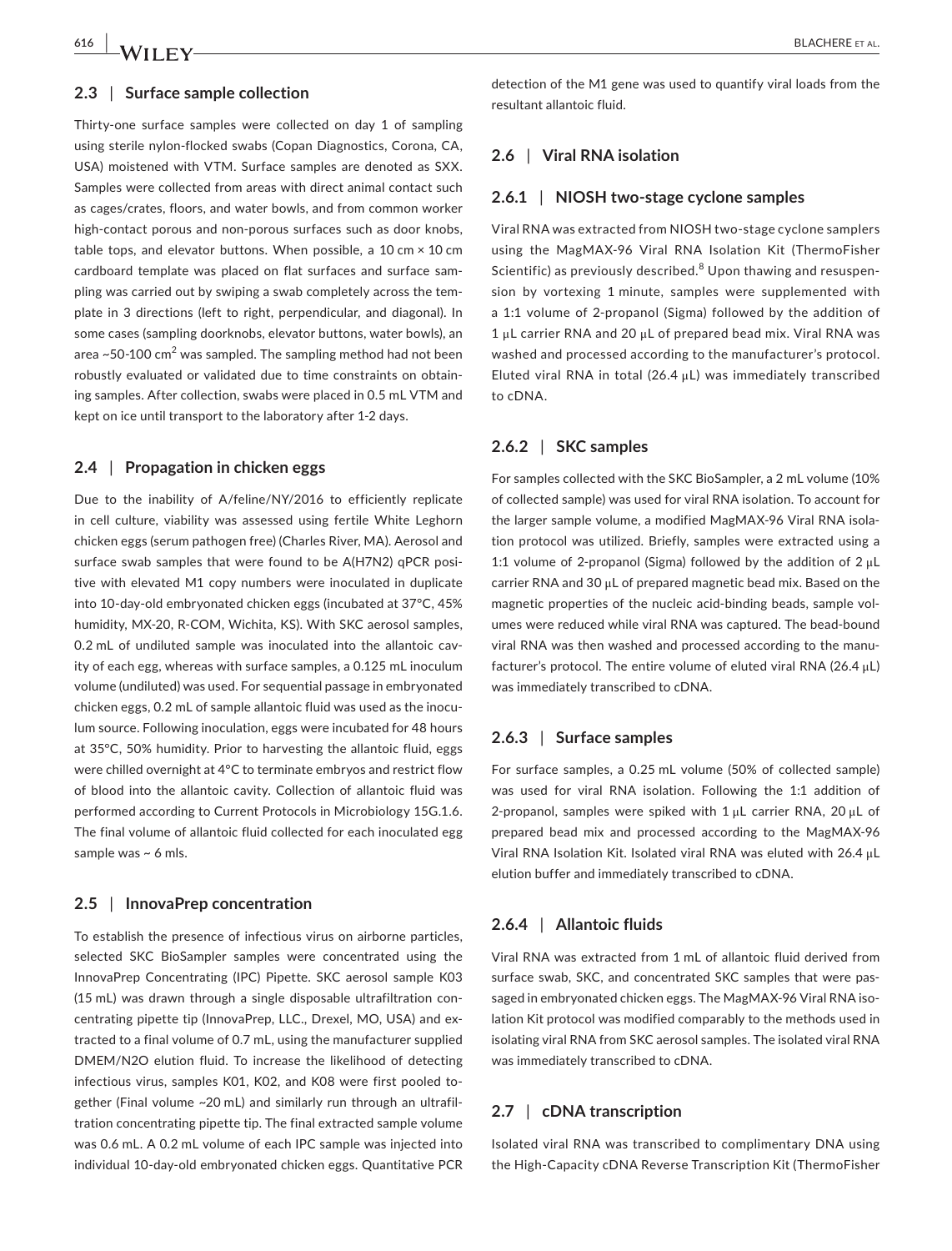Scientific) as described by the manufacturer's protocol. Final cDNA volume on all aerosol, surface swab, and allantoic samples was 40 μL.

## **2.8** | **pDNA standards**

To quantify Matrix (M1) gene copies during the qPCR analysis of samples, a plasmid DNA standard was used as described previously.<sup>13</sup> For H7 HA-specific quantification, the complete DNA sequence of the hemagglutinin gene for A/feline/NY/2016 was synthesized and cloned into pUC57-Kan by Genewiz (Genewiz Ltd., South Plainfield, NJ, USA). The resultant HA-pDNA, designated pJAB#1, was linearized by the restriction endonuclease enzyme *Xho*I, purified using the QIAquick PCR Purification Kit according to manual procedures (Qiagen, Hilden, Germany) and quantified by spectrometry (NanoDrop 2000, Thermo Scientific). To quantify influenza HA copies, a standard curve was generated by performing 10-fold dilutions on the linearized, purified HA-pDNA.

## **2.9** | **Quantitative qPCR**

Quantitative PCR of the Matrix M1 gene was performed as previously described.<sup>13</sup> For qPCR detection of the influenza A/feline/NY/ H7N2/2016 variant, Primer Express Software v2.0 (ThermoFisher Scientific) was used to design primers and a probe for H7-HAspecific detection. Synthesis of the primers and probe was performed by Applied Biosystems (ThermoFisher Scientific). DNA sequences for HA-qPCR detection are as follows: H7HA +1244 forward (5′ ATTGGACACGAGACGCAATG 3′), H7HA −1342 reverse (5′ TTCTGA GTCCGCAAGATCTATTG 3′) and H7HA +1281 Probe (5′ 6FAM-TAATGCTGAGCTGTTGGTGGCA-MGBNFQ). Primer and probe concentrations were 0.9 μm and 0.25 μm, respectively. All reactions were performed in duplicate and analyzed using the Applied Biosystems 7500 Fast Real-Time PCR System under the following cycling conditions: 95°C for 20 seconds followed by 45 cycles at 95°C for 3 seconds and 60°C for 30 seconds. A no template control was run in parallel with all qPCR assays.

#### **2.10** | **DNA sequence analysis**

For the verification of A/feline/NY/2016, selected qPCR-positive aerosol and surface swab samples were purified according to protocol using the QIAquick PCR Purification kit (Qiagen) and submitted to Genewiz for Sanger DNA sequencing services. Sequence analysis was performed on both the 5′ and 3′ end of submitted DNA using the above mentioned M1 and A(H7N2) HA oligonucleotides.

## **2.11** | **Hemagglutination assay and stock viruses**

As a measure of viral replication, hemagglutination assays were performed on the collected allantoic fluid as described by Current Protocols in Microbiology 15G.1.8. Chicken red blood cells (RBCs) were obtained from Lampire Biological Laboratories (Everett, PA,

USA) and prepared to a final concentration of 0.5%. Briefly, 50 μL of sample allantoic fluid was serially diluted in twofold increments using 1X PBS (ThermoFisher Scientific) followed by the addition of 50 μL 0.5% chicken RBCs. Plates were then incubated for at least 30 minutes at room temperature before agglutination was assessed. Positive HA controls A/NY/108/2016 (H7N2) and A/feline/NY/2016 (H7N2) were kindly provided by the CDC, Atlanta, and University of Wisconsin, respectively.

## **3** | **RESULTS**

#### **3.1** | **Aerosol sampling in the quarantine facility**

The cat quarantine facility was a two-floor warehouse with the majority of cats housed in the hot zone on the first floor (Figure 1A) and the remainder in the smaller second floor hot zone (Figure 1B) that was adjacent to the office/meeting space for the ASPCA workers. To assess the risk of occupational exposure to influenza-containing aerosols at the cat quarantine facility, aerosol samples were collected over 2 days using NIOSH aerosol samplers, which separate and collect aerosols into 3 size fractions (>4 μm, 1-4 μm, and <1 μm aerodynamic diameters), and biosamplers, which collect airborne particles into viral transport media.

Sixteen NIOSH aerosol samplers were positioned throughout the first floor hot zone, 2 samplers placed in the first floor cold zone, and two in the second floor cold zone. Each NIOSH sampler collected airborne particles for 260-307 minutes. The arithmetic average M1 and HA copies collected over 260-307 minutes within specific regions of the quarantine facility are shown in Figure 2A,B. Results for individual samplers are shown in Figure 3, supplemental Tables S1 and S2. For samples collected in the critical care area, the average M1 copies/L of air detected in the >4 μm, 1-4 μm, and <1 μm size fractions were 3.86, 2.04, and 0.10, respectively. Similarly, 3.70, 1.80, and 0.00 HA copies/L of air were detected from the equivalent size fractions. Comparable M1 (5.25, 1.99, and 0.06) and HA (5.19, 2.31, and 0.00) gene copies/L were detectable from aerosol fractions collected in the treatment room. In aerosol samples collected in Pod F, the greatest M1 (10.74) and HA (15.73) gene copies/L were detected in the >4 μm fraction, while 2.27 (M1) and 1.48 (HA) gene copies/L were detectable in the 1-4  $\mu$ m size fraction. In the <1  $\mu$ m fraction, 0. copies/L were detected in Pod F, while the same fraction was HA-qPCR undetectable. In front of Pod G, 1.08 and 0.57 M1 and 1.71 and 0.43 HA gene copies/L were detected from aerosol particles collected in the  $>4 \mu m$  and 1-4  $\mu m$  fraction, respectively, while only 0.05 M1 gene copies/L were detectable from the <1 μm fraction. Lastly, aerosol samples collected in the hot zone adjacent to the entrance from the warm zone had an average of 2.29, 0.91, and 0.01 M1 copies/L in the 3 size fractions, while 2.54 and 0.73 HA copies/L were detected in the  $>4 \mu m$  and 1-4  $\mu m$  fraction and HA not detected in the <1 μm aerosol fraction. A low level of M1 (but not HA) was detected in the >4 μm fraction from 1 sample (N20) in the second floor cold zone, while the other 3 samples from the cold zones were negative. DNA sequence analysis showed that the M1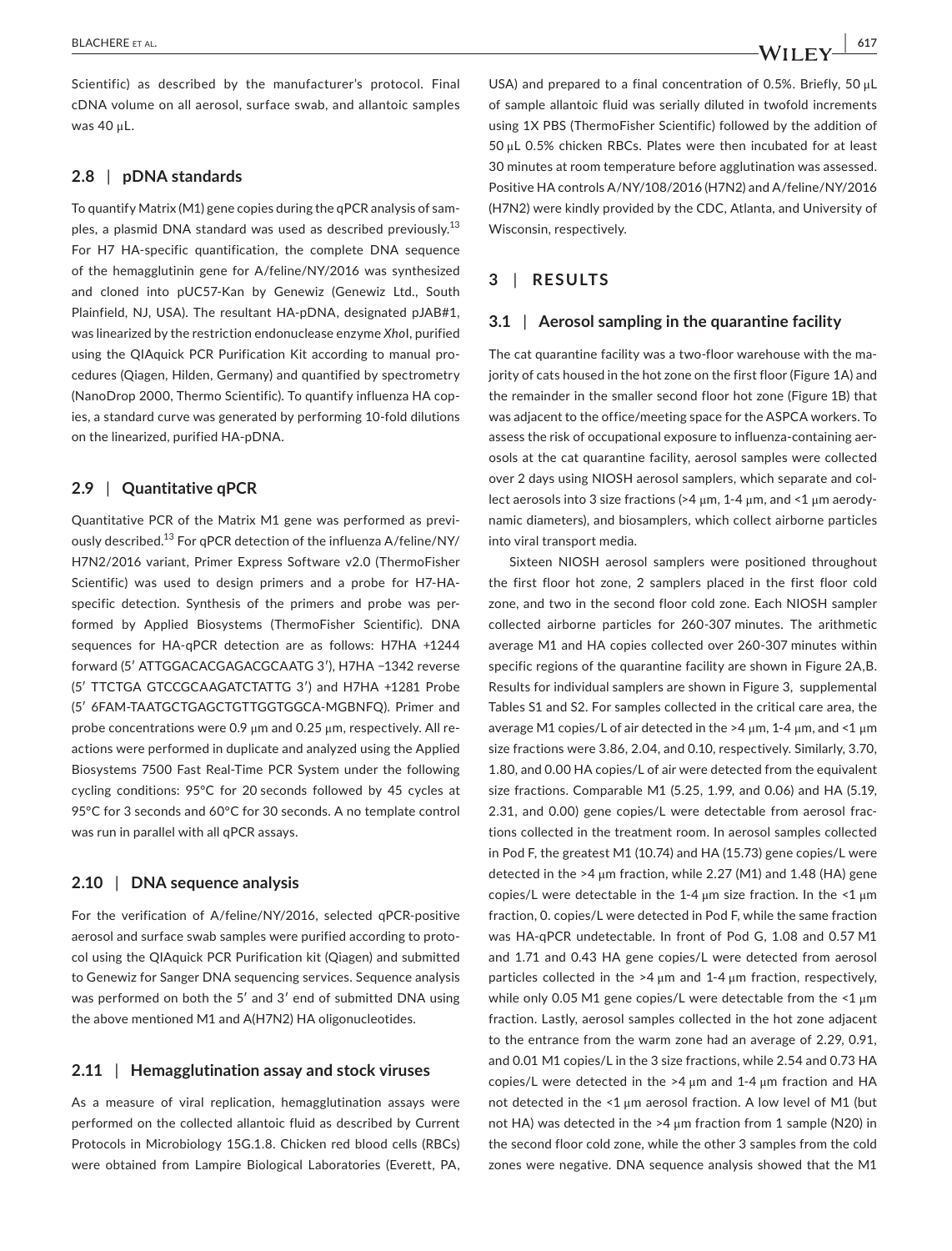

FIGURE 2 Aerodynamic size distribution of particles containing H7N2 in the hot zone. The size distribution of (A) M1 and (B) HA gene copies in aerosol samples collected with the NIOSH 2-stage sampler. Sixteen NIOSH samplers were positioned throughout the hot zone of the first floor quarantine facility. The samplers were mounted in pairs on a tripod and each sampler collected air for 260-307 min. Critical care area (samplers N01-06), treatment room (N07, N08), Pod G (N09, N10), Pod F (N11, N12), entrance (N13-16). The average M1 and HA gene copies/L of air (±standard deviation) collected in each aerosol fraction are shown

and HA PCR products of virus collected in the  $>4 \mu m$  and 1-4  $\mu m$ aerosol fractions were 100% homologous to the M1 and HA nucleotide sequences of the cat (A/feline/New York/16-040082-1/2016) and human (A/New York/108/2016) isolates from the NYC A(H7N2) outbreak (data not shown).

To maintain virus infectivity, biosamplers, which directly deposit bioaerosols in a liquid reservoir, were used to collect aerosol samples



FIGURE 3 Total H7N2 virus collected by NIOSH two-stage samplers in the hot zone of the quarantine facility. The average M1 and HA gene copies/L of air collected from all 3 aerosol fractions ( $>4 \mu$ m, 1-4  $\mu$ m, and <1  $\mu$ m) by the 16 samplers (N01-16) positioned in the first floor of the quarantine facility are shown

throughout quarantine hot zones. Thirteen biosamplers were positioned throughout the first floor hot zone over 2 days and collected aerosols for 60 minutes. As the M1 and HA-qPCR analyses of the samples collected using the NIOSH aerosol samplers gave comparable results, M1 qPCR was exclusively performed on samples collected using the biosamplers. The highest amount of virus was collected in samples K01, K06, and K08 (5.97 arithmetic mean copies, SD = 0.47 M1 copies/L air). The lowest amount was collected in samples K02, K07, K09, and K12 (1.28 mean copies, SD = 0.46 M1 copies/L of air). Results from individual samplers are shown in supplemental Table S3.

Because A/feline/NY/2016 (H7N2) failed to infect/replicate in either Madin Darby canine kidney (MDCK) or Crandell Reese feline (CRFK) cells, quantification by viral plaque assay was not possible (results not shown). To assess whether the collected virus was infectious, aliquots from samples K01, K02, K03, K05, K12, and K13 were inoculated into 10-day-old embryonated chicken eggs and A(H7N2) M1 gene copies were measured after 48 hours. Infectious virus was found in all samples, and overall M1 gene copies increased fivefold to 223-fold (Table 1). Aliquots of the allantoic fluid from the first passage of virus derived from samples K01, K02, and K03 were passaged again in eggs and M1 copies increased 11- to 112-fold (Table 1). Increasing the A(H7N2) egg inoculum from pooled samples K01, K02, and K08 in an InnovaPrep Concentrating Pipette by approximately 33-fold led to a 47-fold increase in M1 copies. Likewise, concentrating sample K03 approximately 22-fold resulted in a dramatic  $2 \times 10^{7-8}$ -fold increase in M1 copies and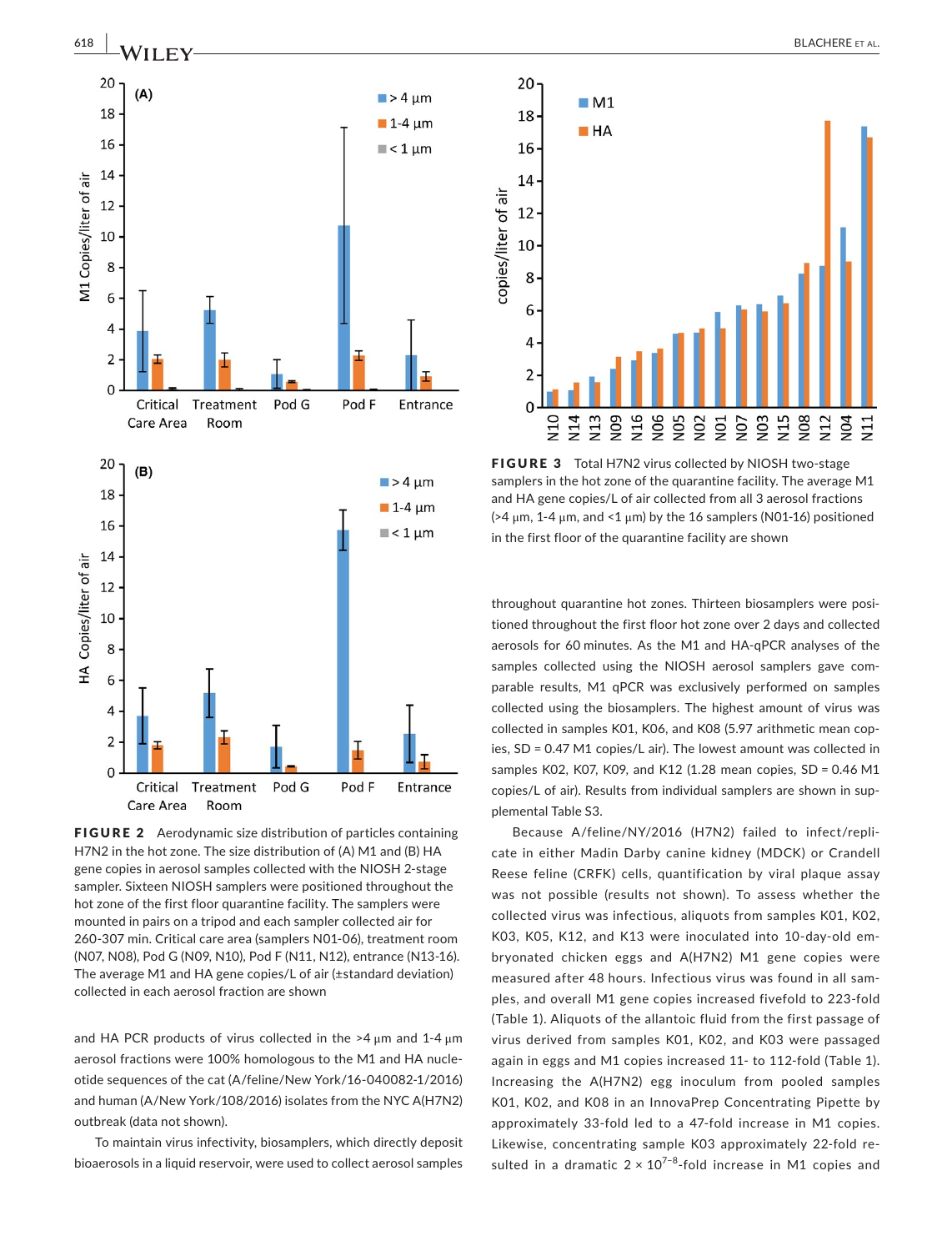|                 |                                   | 1st Passage                     |                                      |                                      | 2nd Passage                     |                                         |            |                                      |
|-----------------|-----------------------------------|---------------------------------|--------------------------------------|--------------------------------------|---------------------------------|-----------------------------------------|------------|--------------------------------------|
| Sample ID       | Location                          | M1 Copies in<br>0.2 mL inoculum | M1 copies in 6 mL<br>allantoic fluid | <b>Fold increase</b><br>in M1 copies | M1 Copies in<br>0.2 mL inoculum | M1 copies in<br>6 mL allantoic<br>fluid |            | <b>Fold increase</b><br>in M1 copies |
| K01             | Outside of<br>Pod E               | 49.9                            | 259                                  | 5                                    | 8.60                            | Egg A<br>Egg B                          | 112<br>904 | 13<br>105                            |
| <b>K02</b>      | Critical care<br>room             | 12.6                            | 619                                  | 49                                   | 20.6                            | Egg A<br>Egg B                          | 431<br>228 | 21<br>11                             |
| K <sub>03</sub> | Outside of<br>Pod H               | 34.0                            | 499                                  | 15                                   | 16.6                            | Egg A                                   | 1860       | 112                                  |
| <b>K05</b>      | Outside of<br>Pod G               | 26.7                            | 1150                                 | 43                                   |                                 |                                         |            |                                      |
| K12             | Outside of<br>Pod C               | 13.8                            | 1300                                 | 94                                   |                                 |                                         |            |                                      |
| K13             | <b>Between</b><br>Pods C and<br>D | 26.3                            | 5870                                 | 223                                  |                                 |                                         |            |                                      |

TABLE 2 M1 gene copies in eggpropagated InnovaPrep Concentrated (IPC) K samples

| Sample ID              | Location                | M1 copies in<br>0.2 mL inoculum | M1 copies in 6 mL<br>allantoic fluid | <b>Fold increase</b><br>in M1 copies |
|------------------------|-------------------------|---------------------------------|--------------------------------------|--------------------------------------|
| IPC K01                | Between Pods<br>E and H | $1.22 \times 10^{3}$            | $5.69 \times 10^{4}$                 | 47                                   |
| IPC KO <sub>2</sub>    | Critical care<br>room   |                                 |                                      |                                      |
| IPC K08 <sup>a</sup>   | Between Pods<br>F and G |                                 |                                      |                                      |
| IPC $K$ 03- $A^b$      | Outside of Pod<br>Н     | $7.3 \times 10^{2}$             | $1.47 \times 10^{11}$                | $2.0 \times 10^{8c}$                 |
| IPC K03-B <sup>b</sup> | Outside of Pod<br>н     | $7.3 \times 10^{2}$             | $1.48 \times 10^{10}$                | $2.0 \times 10^{7c}$                 |

<sup>a</sup> Pooled K01, K02, and K08 samples were concentrated to a final volume of 0.6 mL.

<sup>b</sup>Sample K03 was concentrated to a final volume of 0.7 mL. Uppercase A, B denotes inoculated egg replicate.

 $\epsilon$ Hemagglutination analysis yielded 512 HAU/50 μL of allantoic fluid.

enabled hemagglutination detection with a final HA titer of 512 HA units (HAU)/50 μL allantoic fluid (Table 2).

## **3.2** | **Surface sampling in the quarantine facility**

PCR analysis of surface samples from quarantine hot zones showed an average M1 copy number of 885/ $\sim$ 100 cm<sup>2</sup>, comparable to M1 copies found in the >4-μm and 1- to 4-μm particle fractions after approximately 4-6 hours of air sampling with the NIOSH samplers. Surface samples S64, S73, S79, and S89 (obtained from Pod J, Pod G, and the floor near the entrance from the hot zone) had the most M1 copies, ranging from 1336 to 9516 (results for individual surface swabs are shown in supplemental Table S4). Surface samples taken from cold zone areas showed no detectable M1 copies. To determine whether

infectious virus was also present in surface swab samples from the hot zones, aliquots of swab samples S64, S73, S75, S79, and S89 were passaged in 10-day-old embryonated chicken eggs and A(H7N2) titers were measured after 48 hours. Infectious virus was found in all 5 swab samples, and overall titers increased 26-651-fold (Table 3). Aliquots of the allantoic fluid from the first passage of virus-derived swab samples S75 and S89 were passaged again in eggs and titers increased 42-46-fold (Table 3).

## **4** | **DISCUSSION AND CONCLUSION**

The potential for the A(H7N2) virus crossing the species barrier aptly raises concern. Though the LPAI A(H7N2) subtype is primarily found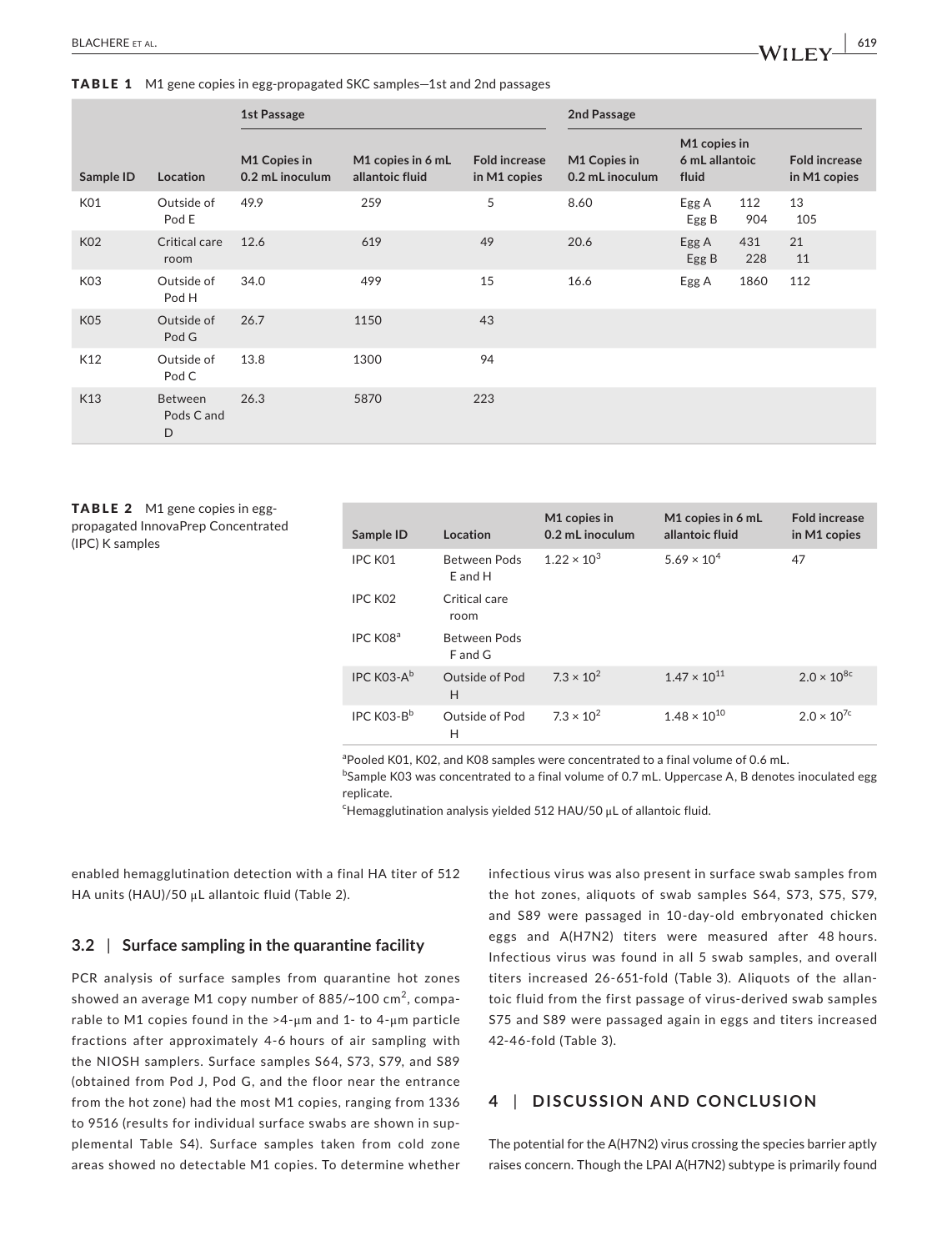|           |                                                   | 1st Passage                       |                |                                              |                               | 2nd Passage                                                   |                |                                              |                               |
|-----------|---------------------------------------------------|-----------------------------------|----------------|----------------------------------------------|-------------------------------|---------------------------------------------------------------|----------------|----------------------------------------------|-------------------------------|
| Sample ID | Location                                          | M1 copies in 0.125 mL<br>inoculum | fluid          | M1 copies in 6 mL allantoic                  | Fold increase in<br>M1 copies | M1 copies in 0.125 mL M1 copies in 6 mL allantoic<br>inoculum | fluid          |                                              | Fold increase<br>in M1 copies |
| 564       | Hot zone, Pod J, paper<br>inside cage             | 470                               | Egg B<br>Egg A | $8.02\times10^4$<br>$1.36 \times 10^{5}$     | 171<br>289                    |                                                               |                |                                              |                               |
| S73       | Hot zone, Pod G, inside<br>floor by cat           | 335                               | Egg A          | $3.77 \times 10^{4}$                         | 113                           |                                                               |                |                                              |                               |
| S75       | Hot zone, Pod F, cardboard<br>box with cat inside | 172                               | Egg B<br>Egg A | $1.12\times10^5$<br>$6.61 \times 10^4$       | 384<br>651                    | 1380<br>2330                                                  | Egg B<br>Egg A | $5.82 \times 10^{4}$<br>$1.05 \times 10^{5}$ | 42<br>45                      |
| S79       | Hot zone, Pod G, surface<br>of paper inside       | 2380                              | Egg B<br>Egg A | $6.09 \times 10^{4}$<br>$6.92 \times 10^{4}$ | 29<br>26                      |                                                               |                |                                              |                               |
| S89       | Hot zone, concrete floor<br>near entrance         | 1030                              | Egg A          | $6.89 \times 10^{4}$                         | 67                            | 1440                                                          | Egg A          | $6.63 \times 10^{4}$                         | 46                            |
|           |                                                   |                                   |                |                                              |                               |                                                               |                |                                              |                               |

in wild and domestic birds, the 2016 feline influenza A(H7N2) out break is the first time A(H7N2) has been detected and transmitted among cats. Like several animal species, cats express both  $\alpha$ 2-3 and  $\alpha$ 2-6 sialic acid-linked receptors on cells,<sup>14</sup> and may contribute to the emergence of a novel avian A(H7N2) virus capable of binding to the predominant  $\alpha$ 2-6 linked sialic receptors in the human respiratory tract.<sup>15</sup> Moreover, the ability of H7 viruses to acquire polybasic amino acids at the HA cleavage site creating a more pathogenic virus<sup>16</sup> coupled with the transmission of this recent feline  $A(H7N2)$ virus to a veterinarian in direct contact with the NYC infected cats warranted strict quarantine precautions in an effort to reduce dis ease transmission among cats and humans.

The average concentration of virus as determined by the num ber of M1 copies was 5.81 copies/L of air within the hot zone of the main floor. This concentration of A(H7N2) in the quarantine facility is comparable to H1N1 levels during influenza season found by Lindsley et al<sup>17</sup> in an urgent care medical clinic (12 virus/L of air), Yang et al $^{18}$  in a healthcare facility (16 virus/L of air), and Tseng et al<sup>19</sup> in a pediatric emergency room (0.17-5 virus/L of air). Together M1 and HA-qPCR analysis showed that 75% of viral RNA was present on particles ≥4 μm in aerodynamic diame ter. Particles from 4 to 10 μm can remain airborne for an extended time, while larger particles settle more quickly and tend to deposit near the source. Approximately 25% of the virus collected by the NIOSH samplers was on particles smaller than 4  $\mu$ m, which are respirable; that is, they can remain airborne for an extended time and can be drawn deeply into the lungs when inhaled. $9,20$  Thus, our results support both airborne and fomite-mediated A(H7N2) transmission as potential transmission routes among cats. Because the deposition site of any respiratory pathogen within the airway ultimately affects disease kinetics and pathogenesis, transmissionbased precautions were pivotal to protecting quarantine staff and volunteers.

The reported survival of influenza virus on surfaces varies with the type of surface and how long the virus resides on the sur face.<sup>21,22</sup> Housing and attending to this large population of cats made it likely that a variety of surfaces within the facility would be contaminated. On average, 885 M1 copies/~100 cm<sup>2</sup> surface were detected by qPCR from swab samples taken from quarantine hot zones whereas A(H7N2) virus was undetectable in 100% of the cold zone swab samples. Samples collected from the paper used to line the cage floors, a cardboard box housing an infected cat, and the concrete floor within the hot zone were serially-passaged in embry onated chicken eggs and M1 gene levels were measured using qPCR. M1 gene levels increased 26 to 651-fold after a single passage in embryonated eggs, showing that the virus remained infectious on all the different surfaces.

Concern for occupational transmission of this virus to workers at the quarantine facility prompted this 2-day study. By measuring particle size, distribution, and infectivity, our study suggests that A(H7N2) transmission had the potential to occur through aerosol transmission of small viral-laden respiratory droplets and/or contact with viral-laden fomites. Belser et al<sup>7</sup> investigated the relative risk of

TABLE 3

TABLE 3

M1 gene copies in egg-propagated surface samples—1st and 2nd passages

M1 gene copies in egg-propagated surface samples-1st and 2nd passages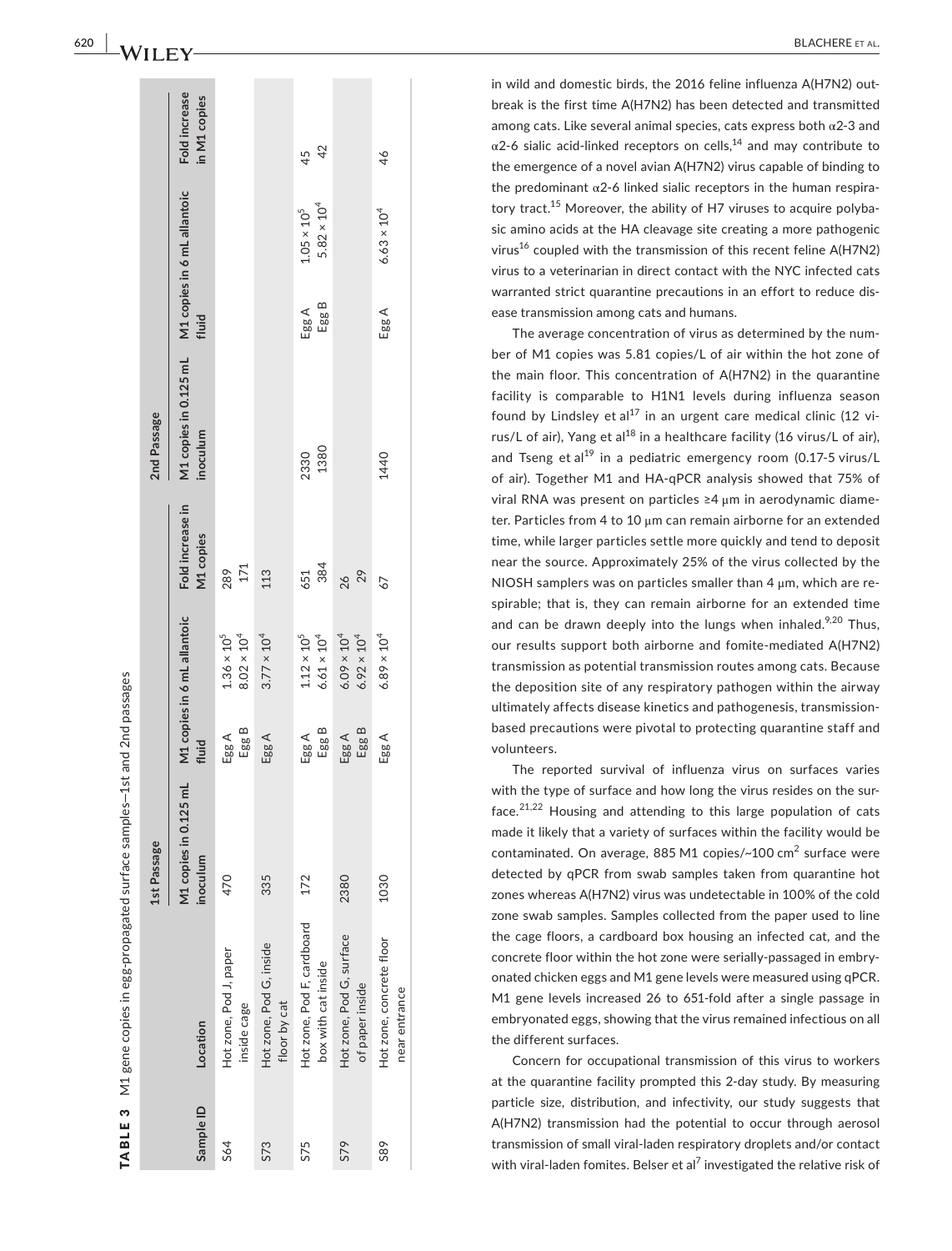transmission among workers using a ferret model of transmission and showed that ferrets intranasally inoculated with the A/NY/108/2016 virus became productively infected but did not transmit the virus to ferrets placed in an adjacent cage. However, naïve ferrets placed in the same cage with infected ferrets showed low-titer virus in the nasal washes but did not seroconvert. The authors suggested that low-level spread of virus between cohoused ferrets occurs in the absence of productive infection. Hatta et  $al^{23}$  assessed transmission of the A/feline/NY/2016 in ferrets and cats. In contrast to Belser et al<sup>7</sup> 1 of 3 pairs of ferrets placed in direct contact showed productive infection and seroconversion but no respiratory droplet transmission to ferrets placed in adjacent cages. They suggested that amino acid differences in the PA, HA, and NA proteins between the human and cat isolates or the small group size may account for this difference.

Belser et al $^7$  also showed that direct aerosol inhalation of a high dose but not a low dose of virus led to productive infection but, as with nasal inoculation, transmission to cohoused contact ferrets did not result in their seroconversion. In an earlier study, Belser et al<sup>24</sup> additionally showed that infection via the ocular route was possible in ferrets although they did not assess transmission. Overall, regardless of inoculation route, the virus was of low virulence and poorly transmissible among ferrets. Belser et al<sup>7</sup> also revealed that A/NY/108/2016 did not demonstrate a tropism for ferret tracheal cells but this strain exhibited increased replication efficiency in human bronchial epithelial cells compared to other A(H7N2) isolates, which poses a concern for potential human transmission. Given that human transmission occurred in 1 individual at the NYC quarantine facility, further adaptation potentially could lead to increased human transmission.

Transmission of influenza is complex and dependent upon a myriad of events. While both domestic and wild cats have been shown to be infected by influenza A virus subtypes H1N1, H3N2 as well as the HPAI H5N1 subtype, the 2016 feline A(H7N2) subtype marks the first of its kind. Despite low pathogenicity in ferrets, the A(H7N2) viral outbreak quickly spread to most of the cats in the quarantine facility. Hatta et al<sup>23</sup> showed that  $A/$ feline/NY/2016 can, although inefficiently, transmit among cats via contact and respiratory droplet transmission. The high rate of transmission of A/feline/NY//2016 may, in part, reflect the large number of animals in the facility and the lack of central ventilation and/or dedicated exhaust systems to mitigate the high potential for continued suspension and reaerosolization of the virus. As cats typically exhibit a low cough volume of approximately 84 mL,<sup>25</sup> recovery of virus from predominantly larger aerosol particles may have been a result of virus initially deposited on fomites (such as bedding, litter, and the paper lining the cages) that subsequently became aerosolized during the daily cage cleanup or by the activities of the cats themselves. These reaerosolized particles might have been inhaled by the cats or transferred from the PPE of shelter workers as they handled multiple cats throughout the day. While person-to-person transmission was not observed, LPAI viruses like the 2016 feline A(H7N2) strain are capable of eliciting mild illness in humans and may pose a pandemic threat.

Prompt risk assessment of any pathogenic microorganism is key to preventing occupational exposure, controlling disease transmission, and maintaining public health.

#### **ACKNOWLEDGEMENTS**

The findings and conclusions in this report are those of the authors and do not necessarily represent the views of the National Institute for Occupational Safety and Health (NIOSH), Centers for Disease Control and Prevention (CDC). The authors would like to thank the ASPCA for allowing us access to their facility and for their cheerful cooperation and assistance during our study.

#### **ORCID**

*Francoise M. Blachere* <http://orcid.org/0000-0003-1022-9741> *William G. Lindsley* <http://orcid.org/0000-0003-0720-5829>

#### **REFERENCES**

- 1. CDC. Avian influenza A(H7N2) in cats in animal shelters in NY; one human infection. [Online] Available (Accessed February 21st).
- 2. DOHMH. Animal care centers of NYC's cats quarantined for H7N2 virus receive care, monitoring at ASPCA temporary shelter. [Online] Available (Accessed January 13th).
- 3. Lee CT, Slavinski S, Schiff C, et al. Outbreak of influenza A(H7N2) among cats in an animal shelter with cat-to-human transmission-New York City, 2016. *Clin Infect Dis*. 2017;65:1927-1929.
- 4. Dugan VG, Blanton L, Elal AIA, et al. Update: influenza activity United States, October 1-November 25, 2017. *MMWR Morb Mortal Wkly Rep*. 2017;66:1318-1326.
- 5. Newbury SP, Cigel F, Killian ML, et al. First detection of avian lineage H7N2 in felis catus. *Genome Announc*. 2017;5:e00457.
- 6. Marinova-Petkova A, Laplante J, Jang Y, et al. Avian influenza A(H7N2) virus in human exposed to sick cats, New York, USA, 2016. *Emerg Infect Dis*. 2017;23:2046-2049.
- 7. Belser JA, Pulit-Penaloza JA, Sun X, et al. A novel A(H7N2) influenza virus isolated from a veterinarian caring for cats in a New York City animal shelter causes mild disease and transmits poorly in the ferret model. *J Virol*. 2017;91:e00672.
- Blachere FM, Lindsley WG, Pearce TA, et al. Measurement of airborne influenza virus in a hospital emergency department. *Clin Infect Dis*. 2009;48:438-440.
- 9. ACGIH. *Documentation of the threshold limit values and biological exposure indices. Appendix C: Particle size-selective sampling criteria for airborne particulate matter*. Cincinnati, OH: American Conference of Governmental Industrial Hygienists; 2001.
- 10. Willeke K, Lin X, Grinshpun SA. Improved aerosol collection by combined impaction and centrifugal motion. *Aerosol Sci Technol*. 1998;28:439-456.
- 11. Hogan CJ Jr, Kettleson EM, Lee MH, Ramaswami B, Angenent LT, Biswas P. Sampling methodologies and dosage assessment techniques for submicrometre and ultrafine virus aerosol particles. *J Appl Microbiol*. 2005;99:1422-1434.
- 12. Kesavan J, Schepers D, McFarland AR. Sampling and retention efficiencies of batch-type liquid-based bioaerosol samplers. *Aerosol Sci Technol*. 2010;44:817-829.
- 13. Blachere FM, Cao G, Lindsley WG, Noti JD, Beezhold DH. Enhanced detection of infectious airborne influenza virus. *J Virol Methods*. 2011;176:120-124.